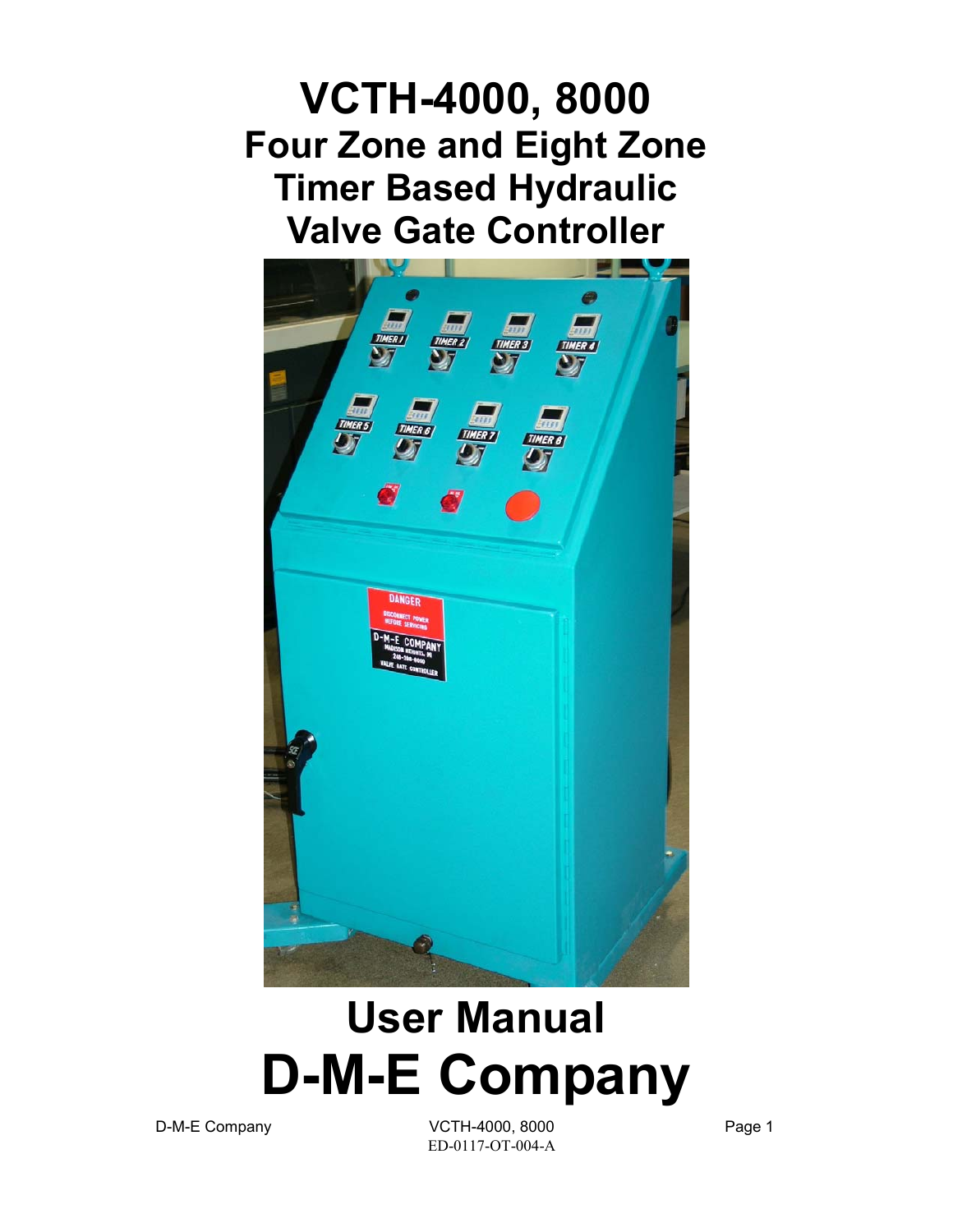### **SAFETY**

 D-M-E Company products have been designed to be safe and simple to operate. As with any electronic equipment and hot runner system, you must observe standard safety procedures to protect both yourself and the equipment.

#### **To Prevent Injuries:**

- To avoid electrical shock or fire hazard, do not apply voltage to a terminal that exceeds the range specified for that terminal.
- To avoid mechanical injury, electrical shock or fire hazard, do not operate this product with covers or panels removed.
- To avoid electrical shock or fire hazard, do not operate this product when wet.
- To avoid injury or fire hazard, do not operate this product in an explosive atmosphere.
- To avoid burn hazards, do not operate valve gates with operator gates open. Correct hookup of valve gates should only be performed with all operator guards in place.
- To avoid burn hazards and possible damage to equipment, do not leave hot runner systems at elevated temperature for extended periods of time. When the mold and machine are not operating, disconnect the molding machines injection unit from the hot runner system so that pressure may discharge through the sprue or manifold extension nozzle. Make sure the molding machines purge guard is in place.
- DO NOT look into the hot runner system when actuating the valve gates with the HAND position. Serious burns could occur. The molding machine gate should be closed when ever operating a valve gate.

#### **To Prevent Product Damage:**

- Do not operate this product from a power source that applies more than the voltage specified.
- Do not apply any external voltage to the injection forward input. Only a contact closure or solid state relay should be used as an input.
- Set hydraulic operating pressure before connection to the valve gate system. The system is capable of generating ten times the connected air pressure which could be higher than the recommended operating pressure of the valve gate system.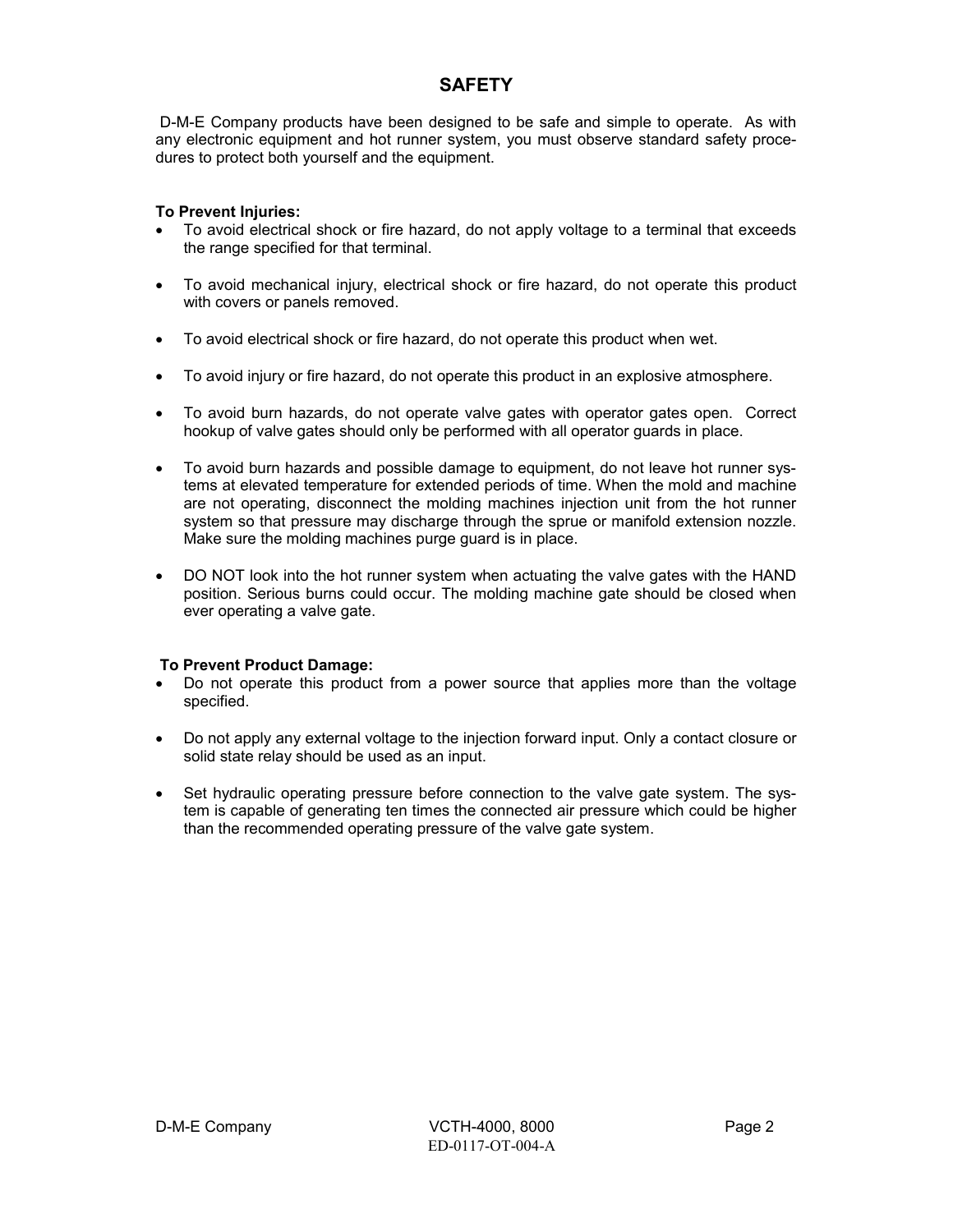#### **DME RIGHTS**

Copyright © D-M-E Company 2005. All rights reserved.

D-M-E Company products are covered by USA and foreign patents, issued and pending. Information in this publication supersedes that in all previously published material. Specifications and any changes are reserved.

D-M-E Company and D-M-E are registered trademarks of D-M-E Company.

Printed in the United States of America

**D-M-E Company 29111 Stephenson Highway Madison Heights, MI 48071** 

#### **WARRANTY**

 D-M-E Company warrants that this product will be free from defects in materials and workmanship for a period of one (1) year from the date of shipment. If any such product proves defective during this warranty period, D-M-E Company, at its option, either will repair the defective product without charge for parts and labor, or will provide a replacement in exchange for the defective product.

 This warranty shall not apply to any defect, failure or damage caused by improper use or improper or inadequate maintenance and care. D-M-E Company shall not be obligated to furnish service under this warranty a) to repair damage resulting from attempts by personnel other than D-M-E Company representatives to repair or service the product; b) to repair damage resulting from improper use or connection to incompatible equipment; or c) to service a product that has been modified or integrated with other products when the effect of such modification or integration increases the time or difficulty of servicing the product.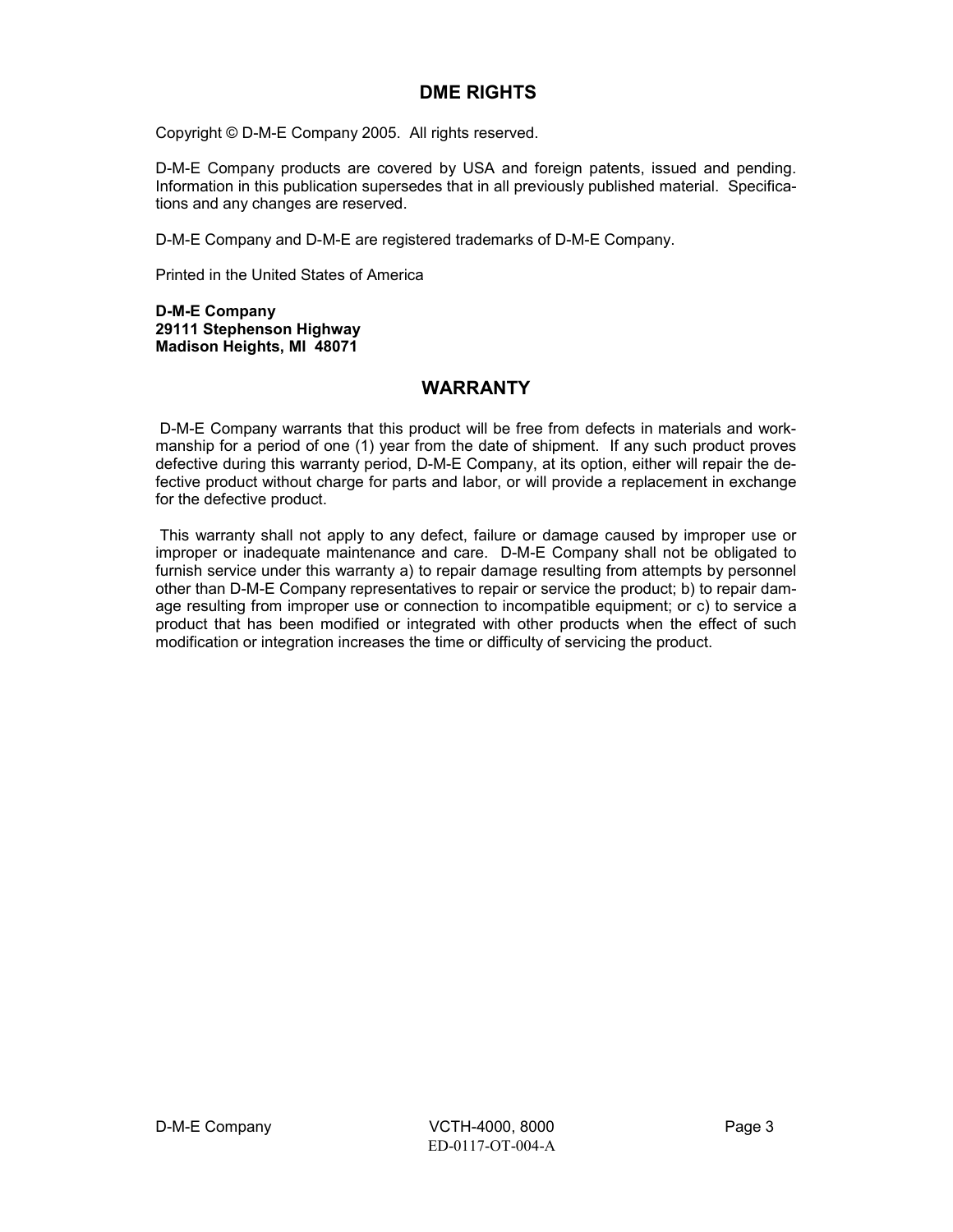## **VCTH-4000, VCTH-8000 Four and Eight Zone Timer Based Hydraulic Valve Gate Controllers**

#### **GENERAL DESCRIPTION**

This manual describes the installation, operation and servicing of the Valve Gate Controller.

hydraulic actuation. The VCTH-8000 provides eight zones of actuation.

The Controller uses DIN style solid state timers to provide long life and high reliability. Each timer is capable of dual time functions so that each zone can be programmed with a After unpacking, inspect your controller and delay time (timer 1) and an on time (timer 2). check for any damage that may have The timers in turn drive larger solid state occurred during shipment. relays that are individually fused against faults.

The Controller is designed to operate from a voltage applied. Check all electrical wide supply of operating voltages (88 to 264 connectors for visual damage. If any damage Volts AC) so that this one device can be used is observed, return the controller to D-M-E for with almost any available power source. This repair or replacement. also makes it easier to relocate the controller between different plants or even different **INSTALLATION**  countries. The standard product offering comes with a 125 volt AC plug (North American Standard). This plug may be removed and replaced with any number of 240 VAC plugs.

Test functions are available for each zone to assist in determining the correct hookup of **Connection of Trigger Signal**  each of the valves.

Hydraulic connections on the back of the controller allow for quick connect and disconnect of the hydraulic lines from the controller.

An air powered pump prevents potential burning of oil which is a typical problem with variable volume piston pumps. The air powered pump also saves electrical energy as the pump only runs when there is demand

for flow. A hydraulic accumulator provides instantaneous flow for fast actuation of hydraulic cylinders.

The VCTH-4000 provides four zones of example, if air pressure is 100 PSI, the The hydraulic system is capable of providing up to ten times the incoming air pressure. For hydraulic system is capable of delivering 1000 PSI. An air pressure regulator allows for adjusting the desired hydraulic pressure

#### **UNPACKING AND INSPECTION**

Check for proper operation of power switch by turning the switch on and off with no

You are installing a piece of electronic equipment, which should not be subjected to any physical or environmental abuse. Select a cool, dry, well-ventilated, environmentally clean location, away from heat and moisture.

Using the cable supplied with the controller, connect the controller to the injection molding machine. The best way to accomplish this is to supply a *dry contact* (relay contact closure) that is triggered by the injection forward signal of the molding machine. A solid state relay contact can be also be used. It should source power from contact A to contact C.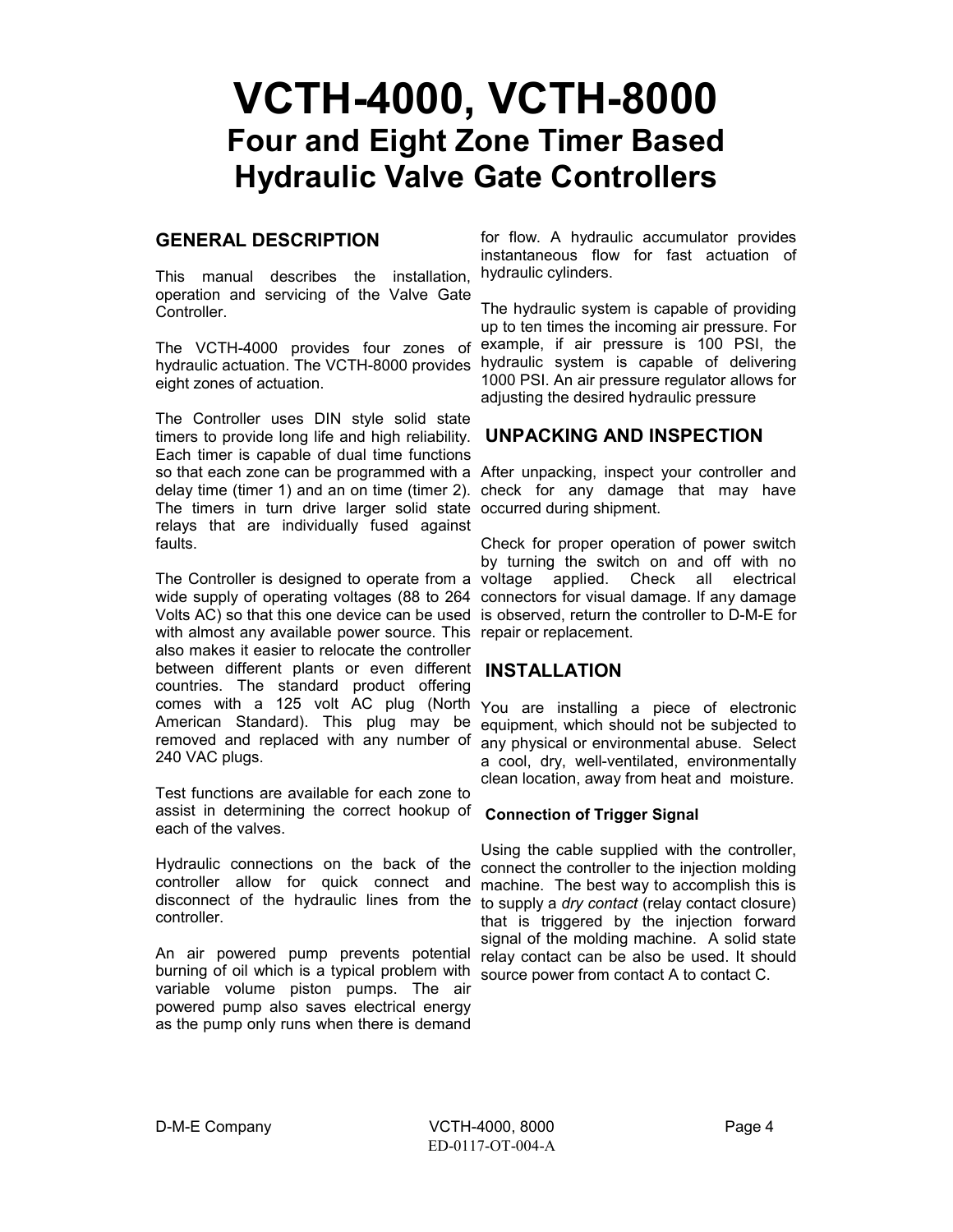half of the mold. It may also be mounted to is selected. (See Page 11). the mold to detect contact of the mold halves. Contact B of the connector supplies a ground Use the up and down arrow buttons below signal to provide shielding of the cable the display to set the desired time value. assembly.



Trigger Signal Connection

#### **Connection of AC Power to Controller**

The standard offering of the controller is When Timer 1 reaches zero, Timer 2 (on provided with a 120 VAC connector. The timer) will be displayed and the timer will controller is designed to run from any voltage count down until it reaches zero. If Timer 1 between 88 VAC and 264 VAC. Connect the value is zero, Timer 2 will be displayed when brown conductor of the power cable to L1 (or the trigger signal is displayed, Timer 1 will not hot), the blue conductor to L2 (or neutral) and be displayed. the green conductor with the yellow stripe to ground. *Do not operate the controller without*  Proper setting of each of the "on" timers is *the ground conductor connected.* 

| NOTE: ALL NATIONAL AND LOCAL  |  |  |  |  |
|-------------------------------|--|--|--|--|
| ELECTRICAL CODES MUST BE      |  |  |  |  |
| FOLLOWED WHEN CONNECTING THIS |  |  |  |  |
| EQUIPMENT.                    |  |  |  |  |

#### **OPERATION Timer Setup**

 Do not perform this step until all electrical connections are performed.

 Turn controller power on. The timer displays should illuminate. If they do not illuminate, see the Maintenance and Repair sections selector switches when someone is inside the below.

Each timer unit has two internal timers. Timer 1 sets the delay from when the trigger signal referred to as the "delay" timer. Timer 2 sets to do so could result in serious injury. the duration the valve is open. This is referred to as the "on" timer.

Alternatively, a limit switch that is operated Use the SET/LOCK button on the front of the from mold closure can be used as the trigger timer to select between the delay timer signal. The limit switch can be mounted to (Timer 1) and the on timer (Timer 2). The the tie bar to catch the closing of the moving Timer unit front panel will display which timer

> Each time value can be set to any value between 00.00 seconds to 99.99 seconds. To set any valve to open immediately, set the delay timer (Timer 1) value to 00.00 seconds.

> If the sum of the delay and the on timer is set to a value larger than the time the trigger signal is active, internal electronics will automatically reset the timers at the end of the trigger signal.

> When triggered, "Timer 1" (delay timer) of each of the timers will be displayed. The timer will count down until it reaches zero.

> determined by part weight or size. For most applications, the on timer should run through the injection fill phase and into the pack (and hold, if present) phases of the injection molding machine.

> In order for the timers to function, the related selector switch must be in the AUTO position. NOTE: The timers do not run in the OFF or HAND position.

#### **WARNING!**

Do not operate the HAND function of the gate area, especially if they are looking at the face of the hot runner system.

is received and the valve is to open. This is make sure the safety gate is closed. Failure When manually testing valve gate operation,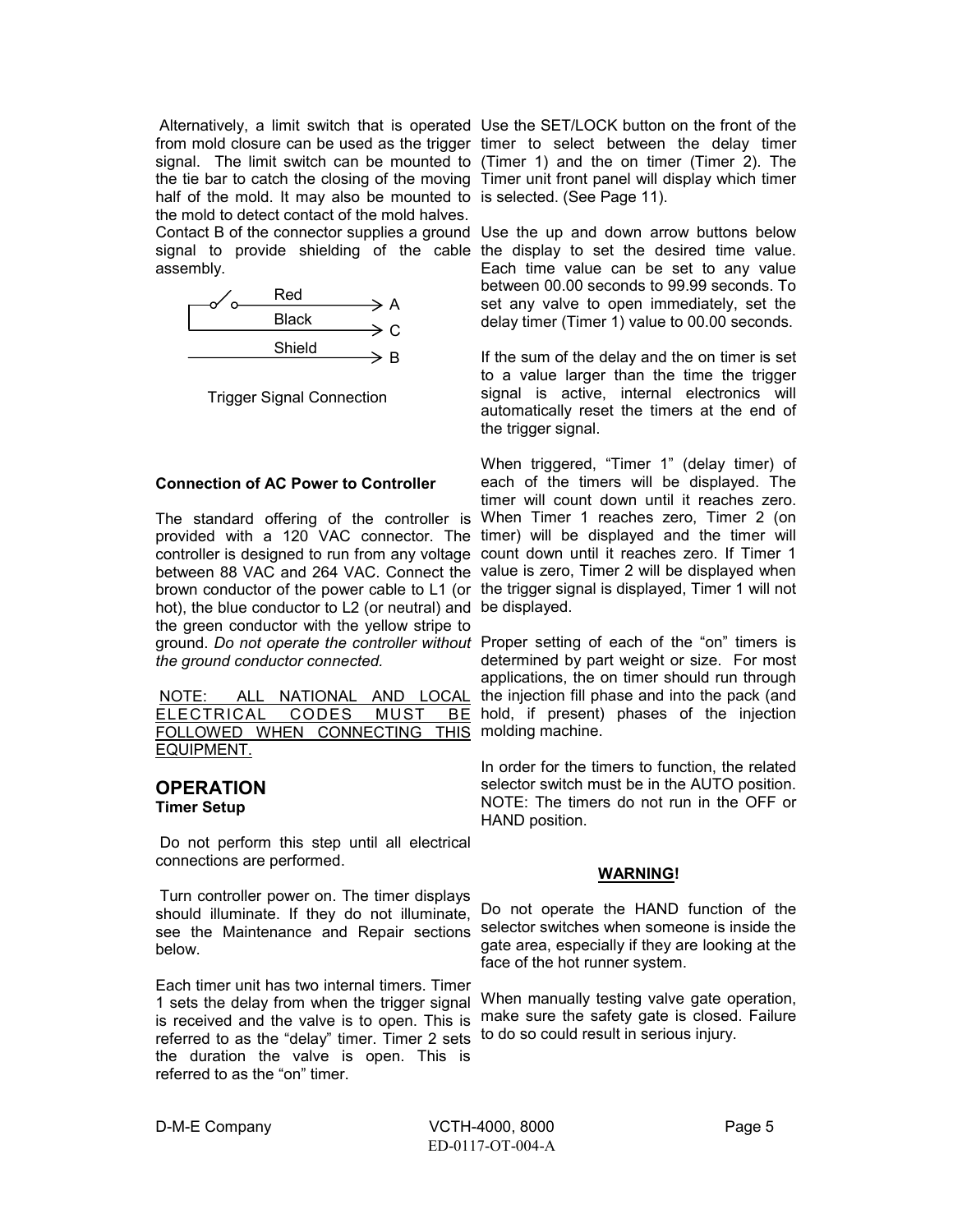**plastic.** 

trigger signal is applied.

#### **Fill the Hydraulic Reservoir**

The hydraulic system is compatible with a large range of hydraulic fluids. In the absence of information regarding the valve gate system, Mobil DTE 25 or an equivalent is recommended. This has an ISO Grade of 46.

After making sure that the empty port on the front of the unit is tight, fill the reservoir to the top of the sight glass. Once the hydraulic connection lines are charged the first time, it may be necessary to add more hydraulic fluid.

#### **Connect Air Pressure Supply**

Connect an air line to the back of the unit. Quick connects are not recommended as they will limit air volume. Maximum recommended air pressure is 100 PSI. If the system is to run near continuously, it may require upwards 50 CFM of air flow.

A dry air supply is recommended. While the open and closed ports for valve gate #1. pump is capable of handling moist air, water may be build up inside of the cabinet and **Alarms** leak onto the floor.

#### **Setting Hydraulic Pressure**

connection to the valve gate system. Maximum hydraulic pressure will be ten times the available air pressure.

Connect one of the supplied hydraulic lines to the open and closed connections for valve is not in place. The over temperature alarm  $aate #1.$ 

Turn controller power on. The pump will run until the accumulator is charged.

an air pressure gauge and a hydraulic be present on the system. pressure gauge. Note the hydraulic pressure. To adjust the hydraulic pressure, pull the top

The HAND position of the selector switches of the air regulator up and turn it to achieve can be used to verify correct connection to the desired hydraulic pressure. If hydraulic the valve gates. **Warning!: verification**  pressure is higher than required, adjust the **should be performed with the operator**  air regulator to 1/10th of the desired hydraulic **gates closed to prevent injury from hot**  pressure. Use the HAND position for valve Verify correct operation of the timers once the adjustments until the desired pressure is gate #1 to reduce the built up hydraulic pressure in the system. Continue making obtained.



Air Pressure Gauge

Disconnect the hydraulic line looping the

Hydraulic pressure should be set prior to activate and the appropriate light on the top The system is equipped with a high oil temperature sensor and a low oil level sensor. If either of these activate, an alarm buzzer will of the controller will illuminate.

> If the alarm activates, shut the system down immediately. Overheating of oil could be an indication that mold cooling of the clamp plate triggers at 150 +/- 10 °F (65.5 +/- 5.5 °C). The low oil level will alarm will trigger when oil falls below approximately 3.8 gallons (14.4 liters).

Open the bottom door of the cabinet. There is An optional clogged oil filter alarm may also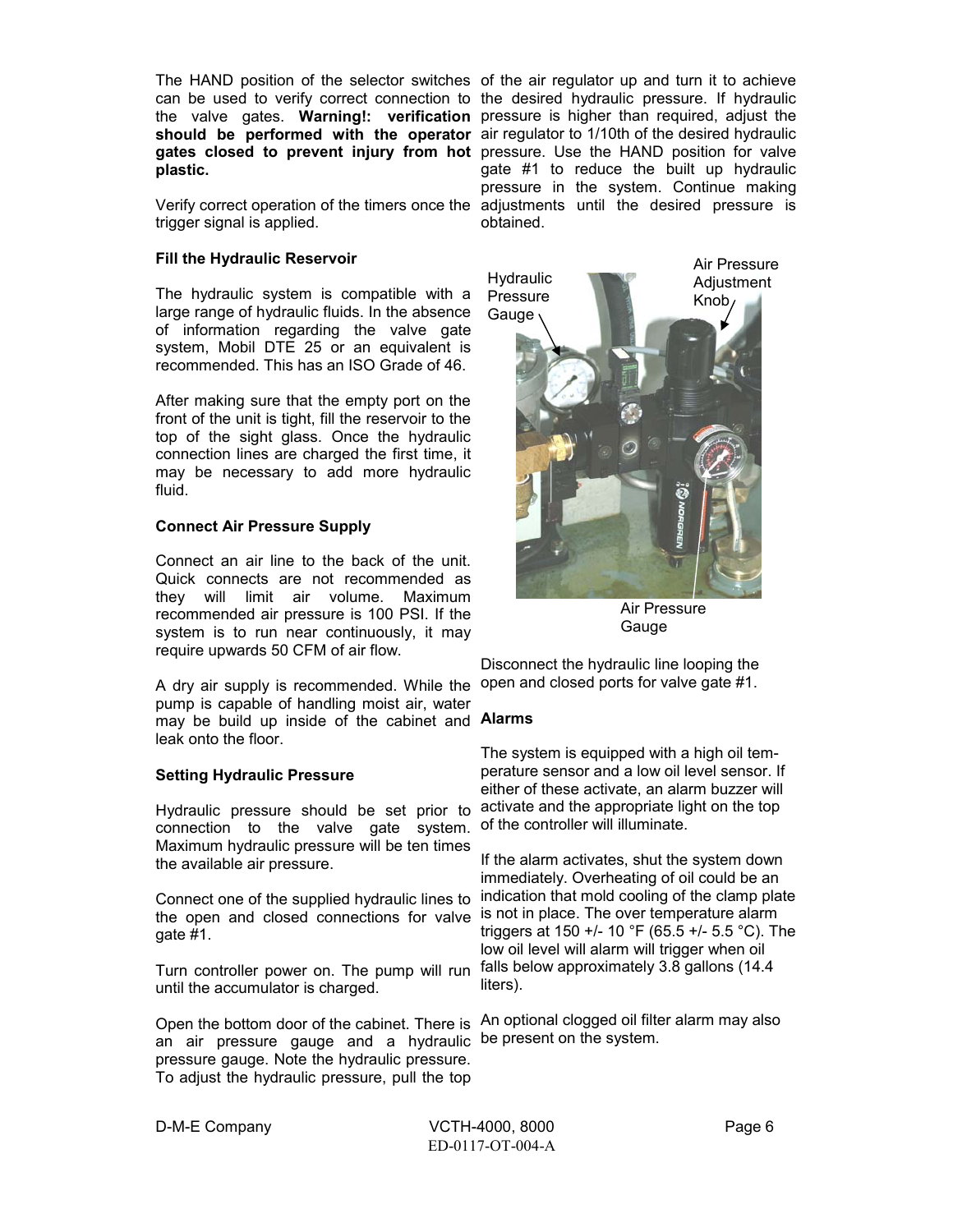#### **MAINTENANCE AND REPAIR**

| NOTE: DISCONNECT POWER BEFORE           |  |  |  |
|-----------------------------------------|--|--|--|
| SERVICING. ONLY ELECTRICIANS OR         |  |  |  |
| <b>TRAINED SERVICE PERSONNEL SHOULD</b> |  |  |  |
| REMOVE ACCESS PANELS TO SERVICE         |  |  |  |
| INTERNAL COMPONENTS.                    |  |  |  |

#### **Periodic Maintenance**

At the rear right inside the lower part of the unit, there is a clogged filter indicator. When the unit is running (pumping), check the gauge. The gauge should be in the green range. If it is in the red range, the filter is in solid state relays for continuity. If any of these need of replacement.



Also periodically inspect and clean the fan 11. and breather filters on the rear of the unit.

Hydraulic oil quality should be periodically checked, as well.

#### **Troubleshooting and Repairs**

#### **Timers Do Not Illuminate**

Make sure controller is plugged in and that outlet power is on. Some molding machine outlets may not be energized if machine power is off.

If controller is plugged in and outlet has power, check the fuses inside the top of the controller. Use only the fuses identified in the making sure to locate all wires in the proper replacement part list on page 11.

If a single timer does not illuminate, it may correct mounting of the timer. require replacement. See timer replacement at the end of this section. The timers are designed to operate for 10 million cycles so they should not require replacement very often.

#### **Timers Illuminate But Don't Run**

Check the trigger signal cable and make sure reset key. The timer is now ready for use. it is connected. If the cable is connected,

disconnect the cable from the controller and ensure the molding machine provides a contact closure when expected by checking the signal between pins A and C.

If you can see a contact closure between pins A and C. You can also check for the presence of 24 volts DC between pins A and C of the trigger signal connector on the back of the unit.

#### **Timer(s) Run But Valve(s) Don't Open**

Check the small fuses on top of the internal fuses are determined to be open, check the affected zone valve for a short circuit. Replace defective fuses only after determining that the related valves are in good order.

If the fuses on top of the solid state relays are good, it is possible that a solid state relay may require replacement. Replacement fuses and relays are available from DME. See page

#### **Timer Replacement**

If timer replacement appears to be necessary, we recommend returning the unit to DME or have it serviced by another known qualified service technician. Replacement timers are available from DME. Use part number RPM-0100.

The replacement timer must be setup before installation. (See Page 11). A small access plate on the right side of the timer gives access to a bank of small switches. Open the plate. Set all switches except switch number four to "ON". Replace the damaged timer location. Tighten all unused screws. The provided instructions also give details on

The first time the unit is powered up, set the timer to "Integrate A" mode by performing the following: (1) Press and hold the SET/LOCK button, (2) Press the right most up or down arrow, (3) Release the SET/LOCK button, (4) Continue pressing the right most up or down arrow until "In-A" is displayed, (5) Press the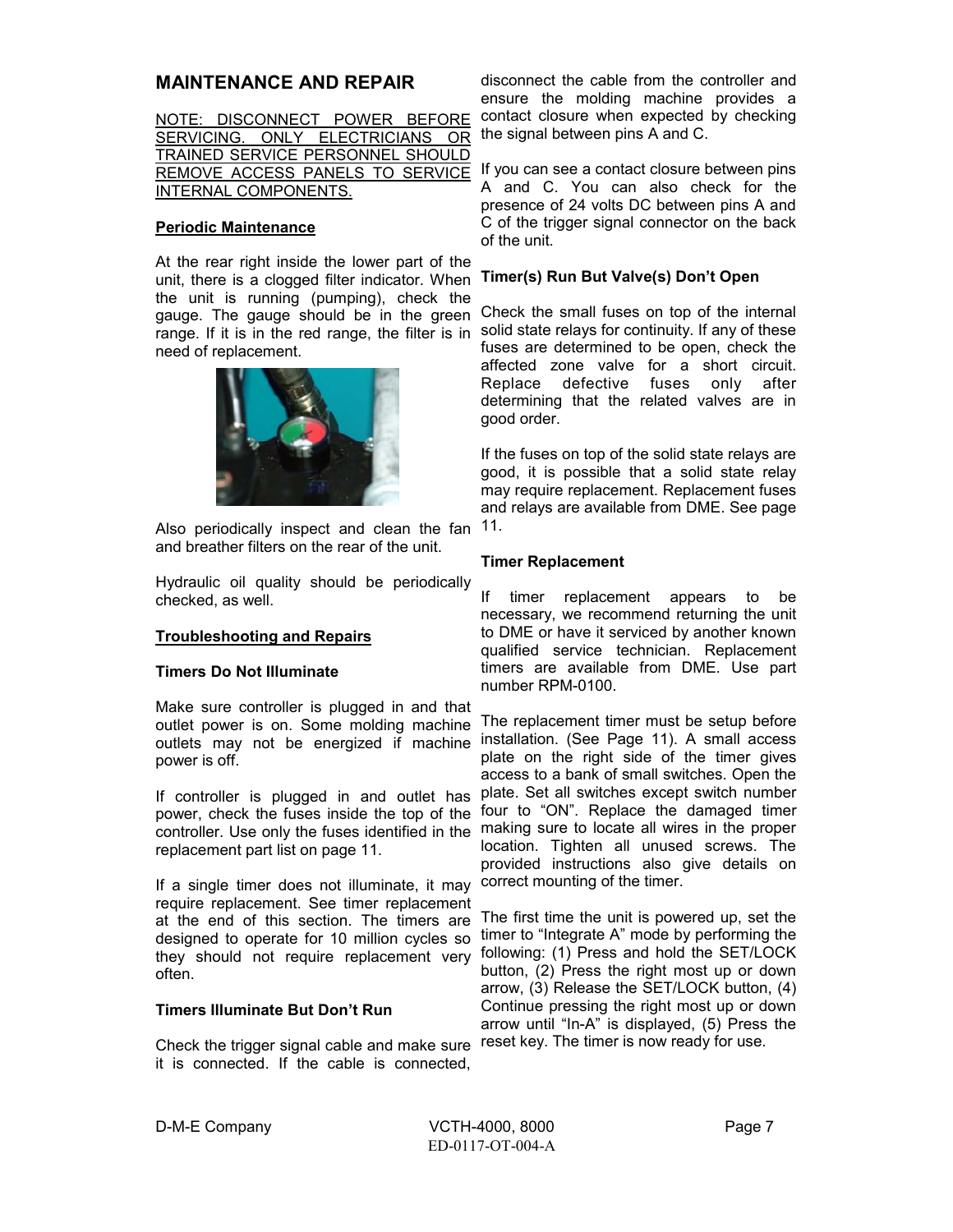



**AND FUSES (FUSES ON TOP)**  **TRIGGER SIGNAL AND ALARM PROCESSING CIRCUIT BOARDS** 

### **INTERNAL ELECTRONICS**

D-M-E Company COTH-4000, 8000 ED-0117-OT-004-A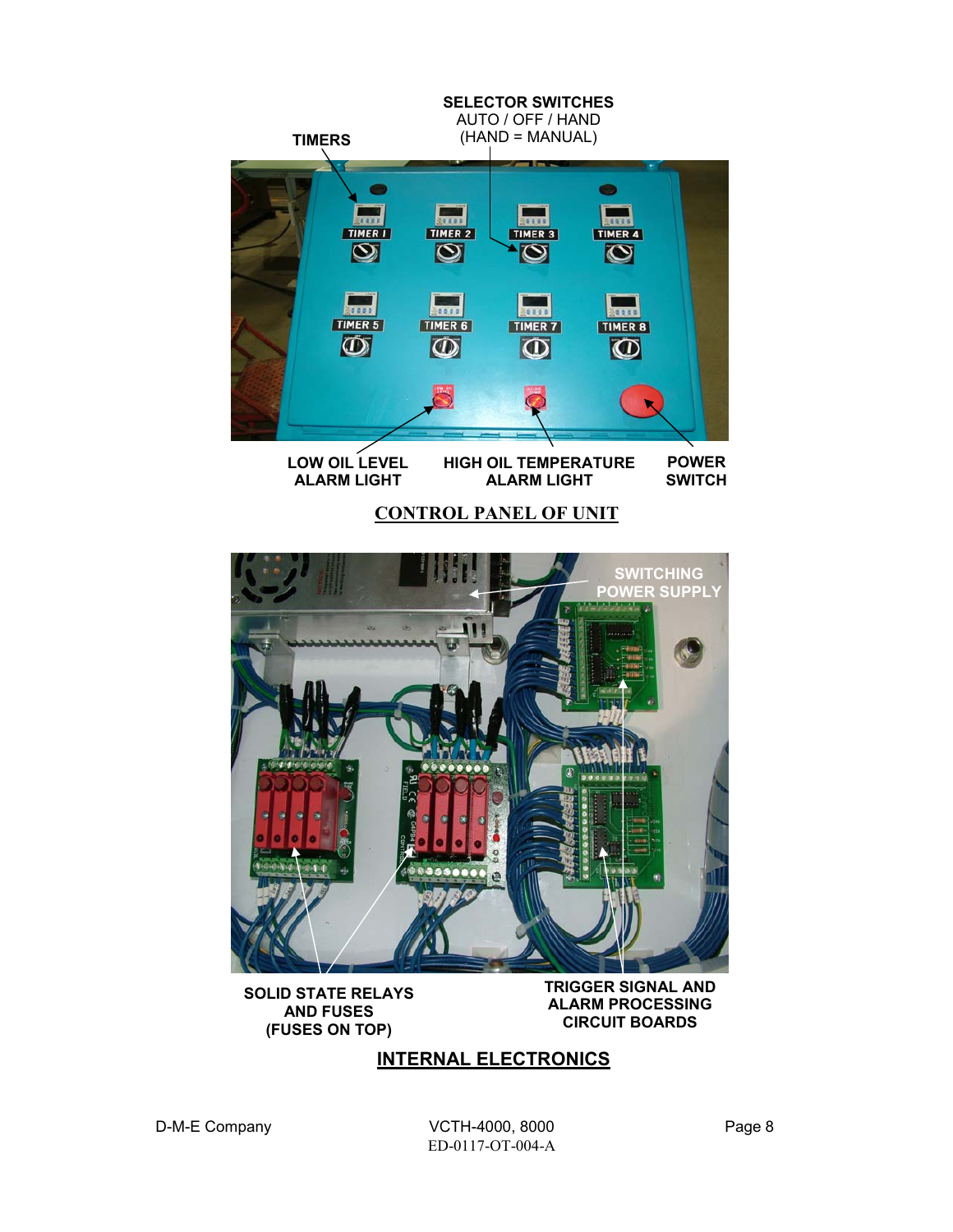

### **POWER FUSING AND DISTRIBUTION**

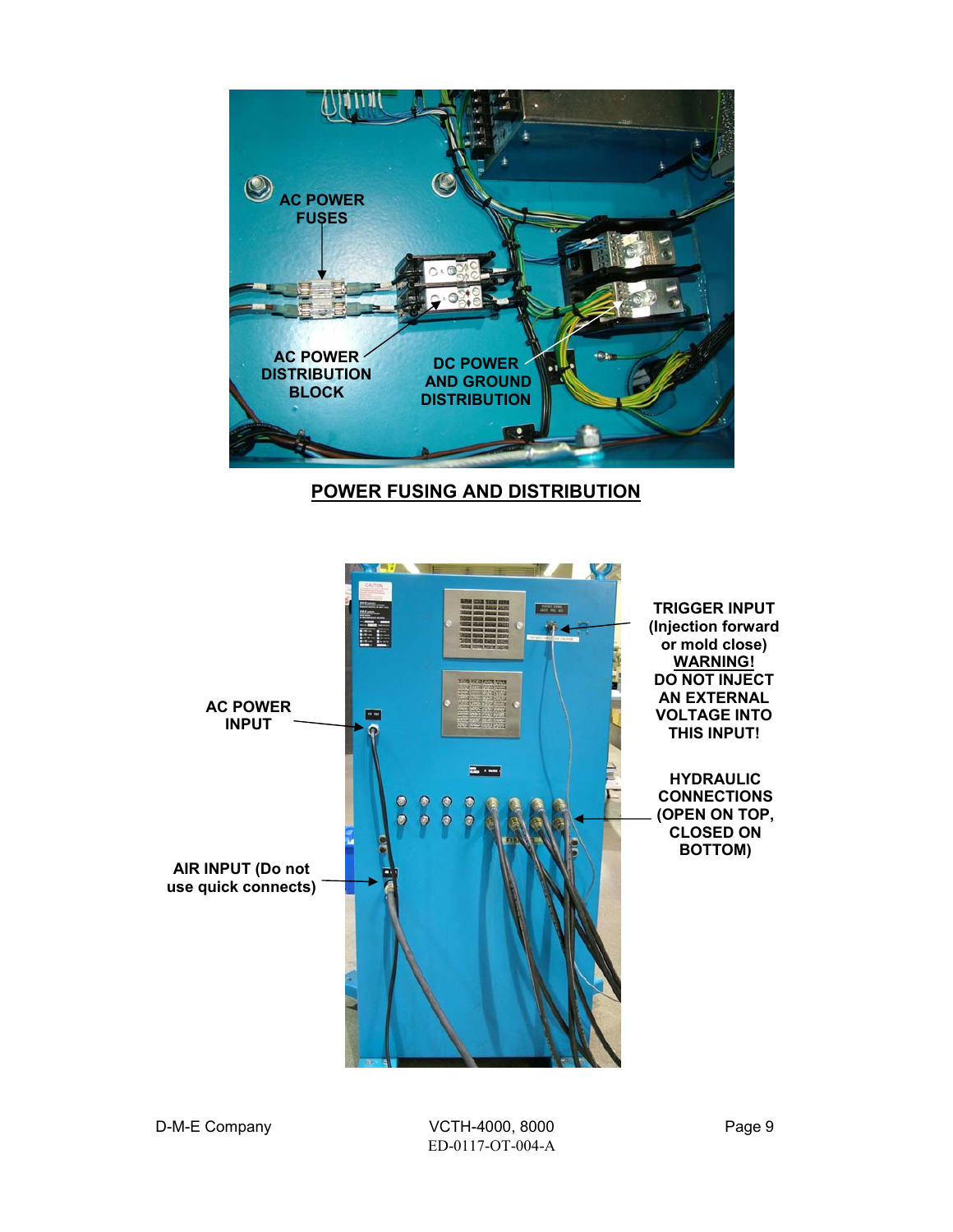## **SPECIFICATIONS**

#### **HYDRAULIC**

#### **Hydraulic Pump**

5 Gallon/Min. (18.9 Liters/Min.) Air powered 30 — 100 PSI (2.07— 6.89 BAR) Max volume: 50 CFM (1416 Liters/Min.) 10:1 Intensification ratio (60 PSI air yields 600 PSI hydraulic)

#### **Accumulator**

1 Gallon (3.79 Liters) With discharge valve Depressurizes when power is off Precharged with 400 PSI Nitrogen

#### **Valves**

D03 Form Factor 24 VDC Coils Single solenoid, spring return Four or eight valves

#### **Hydraulic Quick Connects**

HNV-14-M by PCI Similar to Parker 60 Series

#### **Air Regulator**

Adjustable zero to 100% Set to adjust hydraulic pressure

#### **Alarm Sensors**

Oil Temperature Triggers at 150 +/- 10 °F  $(65.5 +/- 5.5 °C)$ Oil Level Triggers at under 3.8 Gallons (14.4 liters) There may be an optional clogged filter alarm, as well.

#### **ELECTRICAL**

#### **AC Power Input**

120 or 240 VAC, 50 or 60 Hz Actual range, 88 to 264 VAC

#### **Main Circuit Protection**

VCTH-4000: ABC-5 fuses (2) VCTH-8000: ABC-10 fuses (2)

## **Power Supply — 24 VDC**

VCTH-4000: 300 Watt VCTH-8000: 500 Watt

#### **Solid State Relays**

3 amp, 60 VDC relays 4 in VCTH-4000 8 in VCTH-8000 Protected by 4 amp fuses Spare fuse(s) included